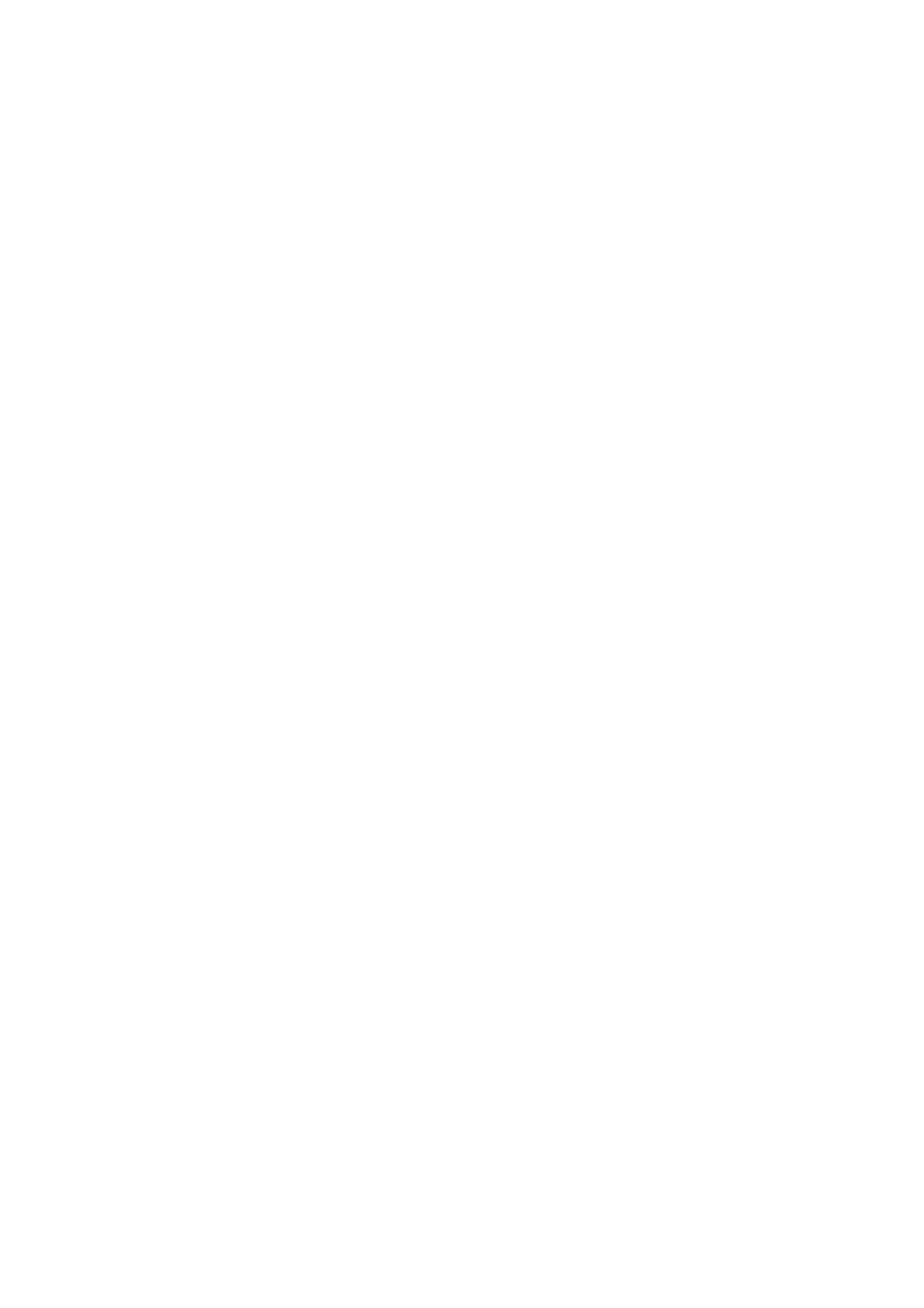

# Whistleblowing Policy

Adopted on: DD - MM - YYYY.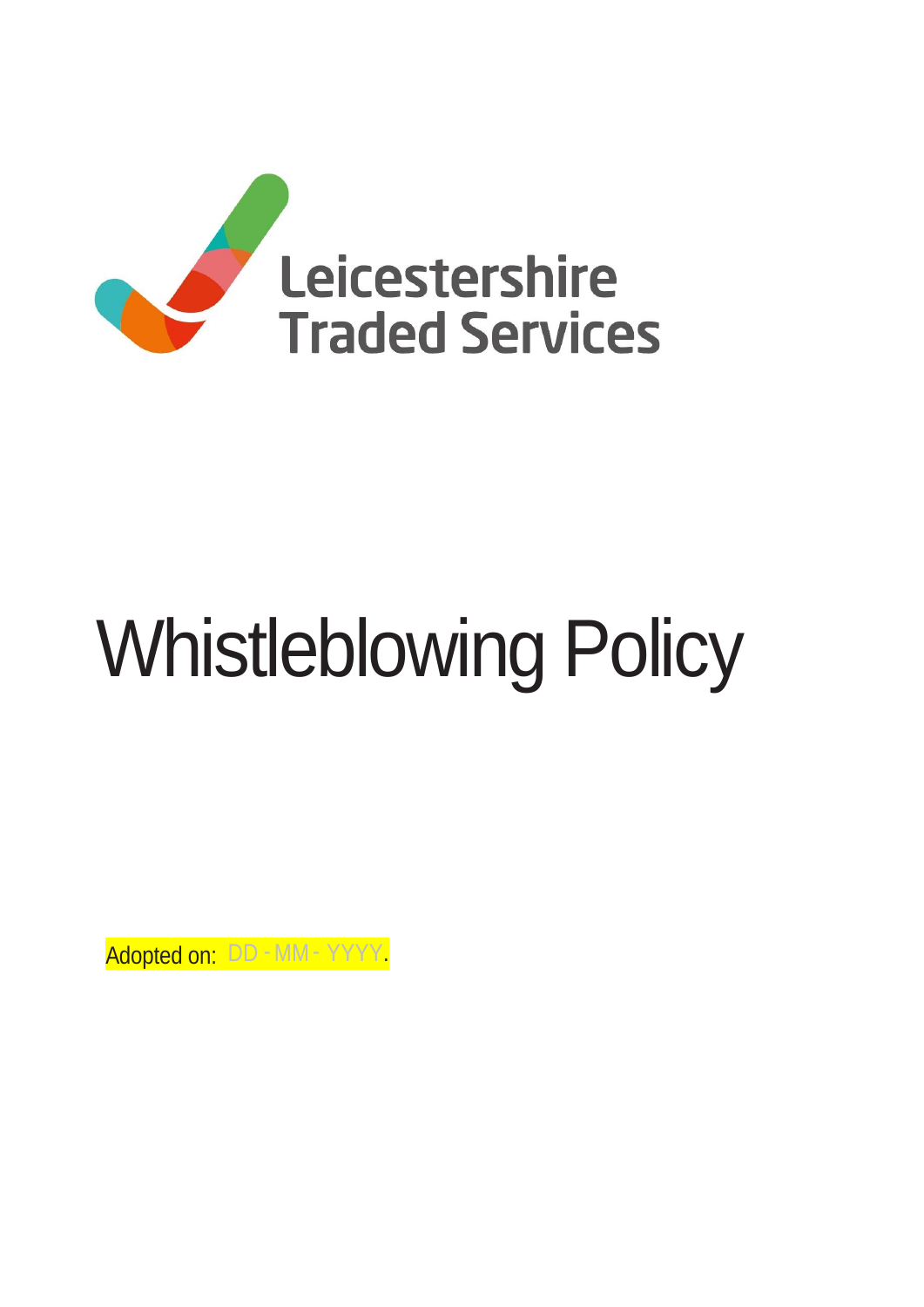This policy applies to all employees, including Head Teachers/Principals, Teachers and all Support Staff regardless of whether they are permanent, fixed term, casual, agency or volunteers, this includes Governors/Trustees, consultants and contractors.

**The Local Authority has the right to be represented at any hearings and this will normally be a member of the LTS HR team acting in an advisory capacity. The panel must consider any advice offered by the Local Authority when making their decision. The school must notify both the employee and the LA of their decision where any dismissal takes place.** 

**This policy does not form part of employees' terms and conditions of employment and therefore may be subject to change at the discretion of the Governing Body.** 

**For the purposes of this policy Head Teachers/Principals will be referred to as Head Teacher and School will be referred to as school.**

# **1. Purpose**

1.1 This policy encourages and enables employees to raise promptly (disclose) any serious concerns they may have about the activities of employees, Governors, or external organisations in relation to their dealings with the School, without worrying about doing so. Whistleblowing is the disclosure of information which relates to suspected wrongdoing or dangers at work.

This policy:

- Enables employees to raise any concerns they may have and to receive feedback about the outcome of any resulting investigation. It is important to note that the employee will not receive detailed information regarding the investigation or any actions taken,
- Allows employees to understand how and where to escalate their concerns if, following the completion of any internal processes, their concerns remain,
- **•** Protects employees from reprisals or victimisation for 'whistleblowing' in good faith.
- 1.2 This policy is for disclosing matters other than a breach of an employee's own contract of employment. If an employee is concerned that their own contract has been, or is likely to be, broken, they should use the School's grievance procedure.
- 1.3 To qualify as a protected disclosure it may be one of the following that is either already happening, has happened, or is likely to happen in the future:
	- A criminal offence or is potentially unlawful,
	- A miscarriage of justice,
	- **Regarding the application of the Schools policies or operating procedures,**
	- An act of fraud or corruption,
	- Seems likely to cause damage or harm to a member of the public, the School, employees or the pupils,
	- an act creating a risk to health and safety,
	- an act causing damage to the environment,
	- **Is a breach of any other legal obligation,**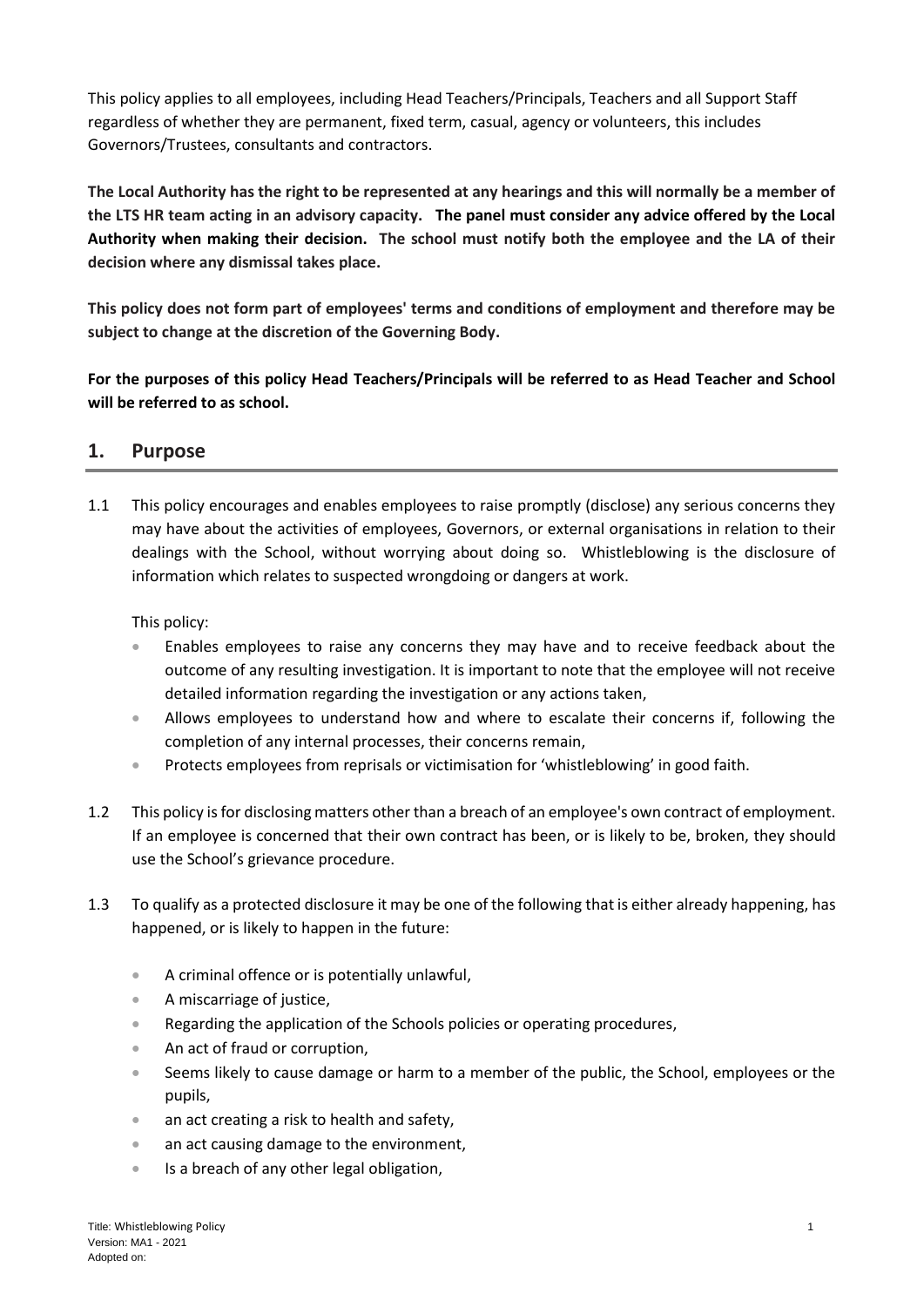- **Or**
- Is a deliberate attempt by an individual or group of people to conceal the any of the above.

A full list of disclosures qualifying for protection can be found in the Public Interest Disclosure Act 1998.

# **2. Confidentiality**

- 2.1 The identity of employees who raise concerns will be protected as far as practicable. However, the investigation may, out of necessity, reveal the source of the information, and statements made by the employee(s) who raised the issue may comprise part of any formal process, for example if a formal process/hearing is required.
- 2.2 Employees are encouraged to put their name to any allegations made. Concerns expressed anonymously will be considered at the discretion of the school, taking into account:
	- The seriousness of the issues raised,
	- The credibility of the concern,
	- **The likelihood of the allegation being substantiated, and**
	- Whether it is considered that the allegations are untrue/false.
- 2.3 Employees who raise an issue in good faith under this policy are protected by the Public Interest Disclosure Act 1998 from any repercussions on their present position or future career. The Act does not protect anyone who is acting maliciously, making false allegations or who is seeking personal gain. The School does not tolerate any form of harassment or victimisation against an individual raising a concern.

### **3. Raising a Concern**

#### 3.1 **Who can raise a concern?**

Any individual who currently works for or who has previously worked for the School may raise a complaint. In addition, a complaint may also be raised under the policy by an individual who works for an organisation that provides a service to the School such as agency workers, volunteers and Governors.

#### 3.2 **How to raise a concern:**

Concerns can be raised verbally or in writing. It is important that the employee provides as much detail as possible (including specific names, dates and places where known).

#### 3.3 **Who to raise your complaint with:**

Employees should normally raise concerns with their Line Manager in the first instance. However, this will depend on the nature of the concern, the seriousness and sensitivity of the issue, and who is allegedly involved.

3.4 Employees who feel unable to approach their Line Manager may contact the Head Teacher. Where the concerns being raised relate to the Head Teacher, employees may contact a member of the Governing Body. Trade Union members may wish to contact their union representative for assistance or advice on raising an issue.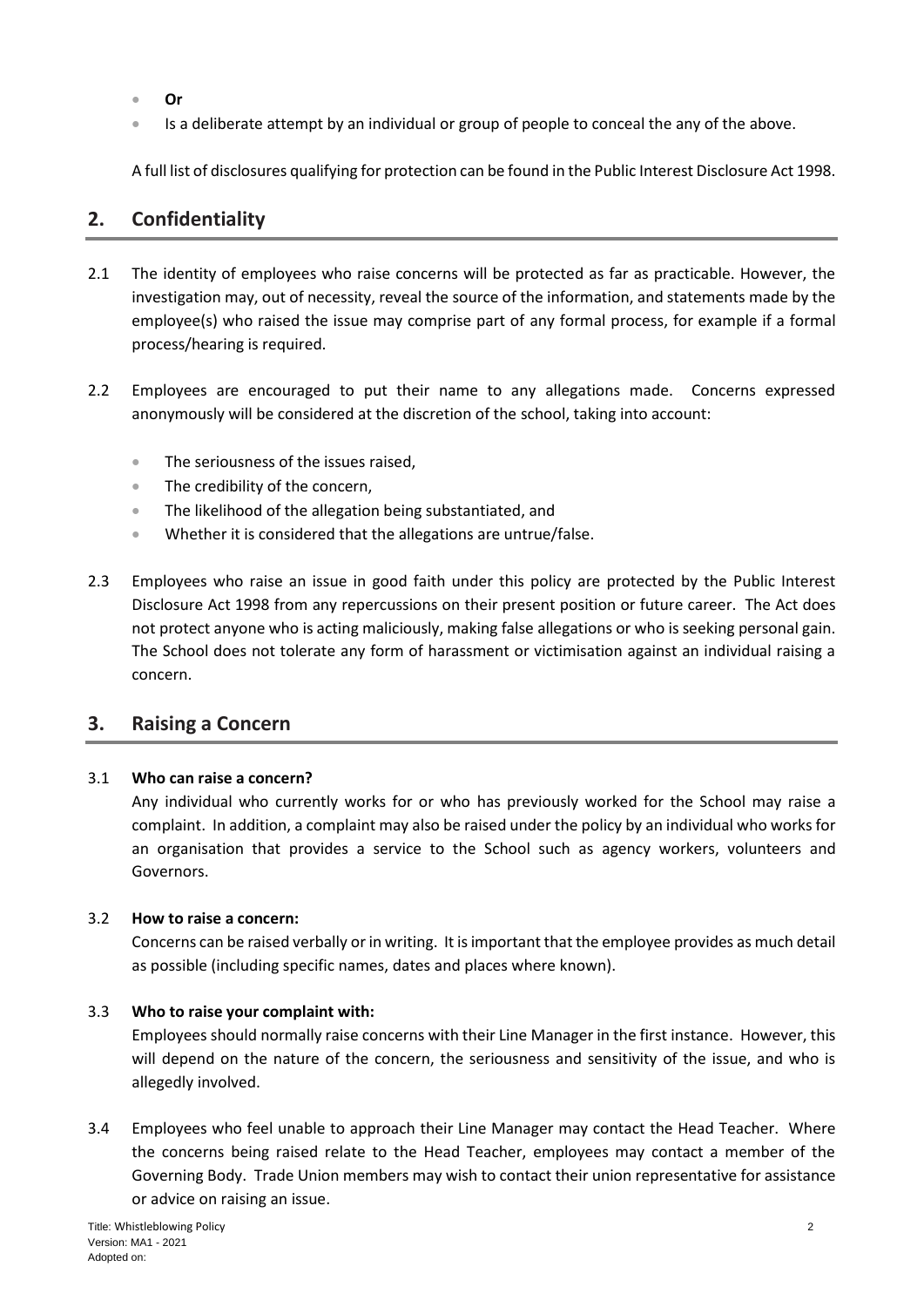- 3.5 Where an employee is concerned that the Governing Body is acting or proposing to act unreasonably or has failed to discharge its duties, this can be raised as a whistleblowing concern. Employees who do not wish to raise their whistleblowing concern with the school directly can contact the Director of Children and Family Services at Leicestershire County Council. Alternatively, employees can contract the Secretary of State for Education via the DfE and/or Ofsted (Tel: 0300 123 3155 or via email: [whistleblowing@ofsted.gov.uk\).](mailto:whistleblowing@ofsted.gov.uk).)
- 3.6 Alternatively where concerns are of a serious nature and criminal activity is suspected, employees have the right to raise issues directly with the Police or other relevant agency as they see fit.

## **4. Response**

- 4.1 The action taken will depend on the nature of the concern being raised. For example, the matter may:
	- Be investigated internally,
	- $\bullet$  Be investigated by a third party (such as HR),
	- Be referred to the School External Auditor,
	- Be referred to the Police, or
	- **Form the subject of an independent inquiry.**
- 4.2 To protect individuals and the School, initial enquiries will be made to determine whether an investigation is appropriate and what form it should take. Allegations which fall within the scope of specific procedures (e.g. child protection or unlawful discrimination issues) will be dealt with under relevant policies where appropriate.
- 4.3 Some concerns may be resolved by agreed action without the need for investigation.
- 4.4 The person with whom the issue was raised will write to the employee (within 10 working days of receiving the complaint) to:
	- **Acknowledge that the concern has been raised;**
	- **Indicate how it is proposed to deal with the matter;**
	- Advise whether further investigations will take place and, if not, why not; and
	- Confirm, where possible, an estimate of how long it will take to provide a final response.
- 4.5 If necessary, further information will be sought from the employee regarding the concern. The employee will have the right to be accompanied at any meetings by a Trade Union representative or work colleague.

# **5. Outcome of the Investigation**

5.1 If an investigation is warranted, the employee will be informed about the outcome of any investigation but not the detail of the investigation or any action taken against another employee (e.g. disciplinary action).